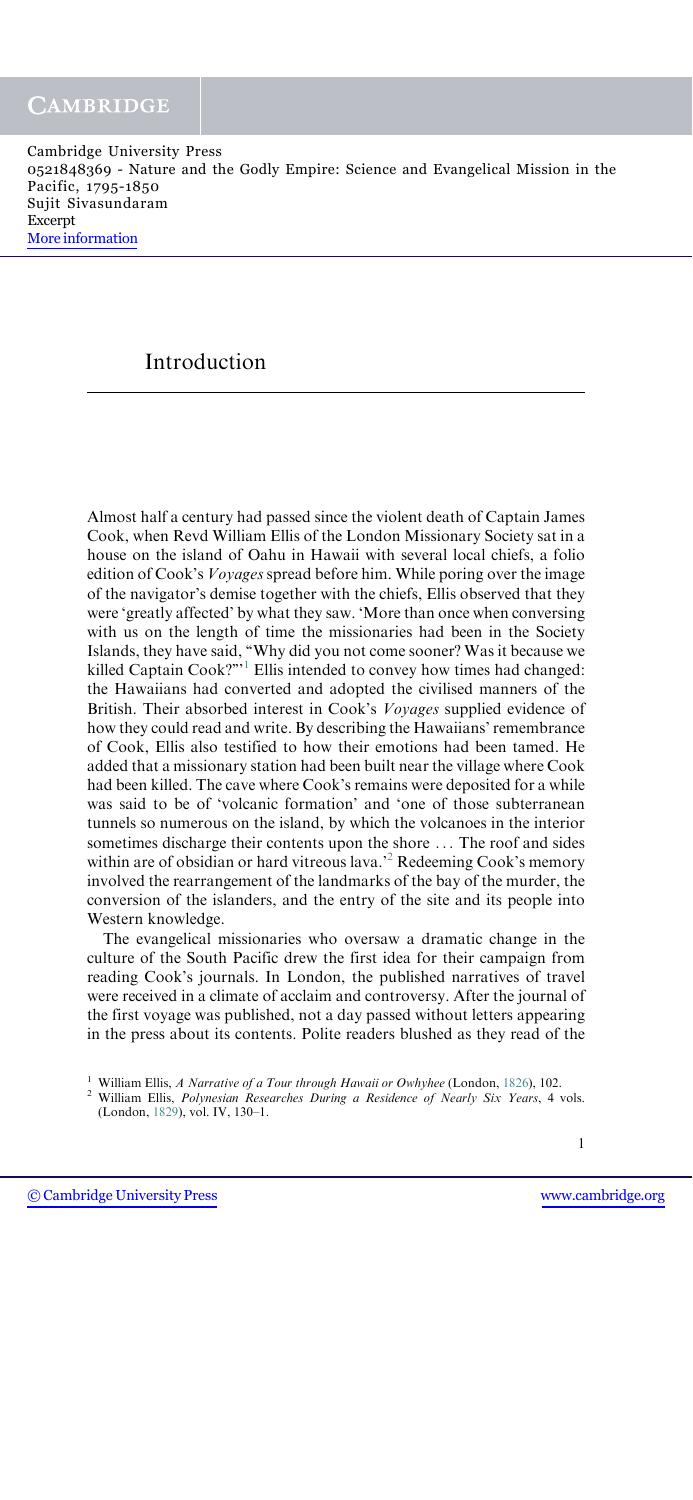Cambridge University Press 0521848369 - Nature and the Godly Empire: Science and Evangelical Mission in the Pacific, 1795-1850 Sujit Sivasundaram Excerpt [More information](http://www.cambridge.org/0521848369)

### 2 Nature and the Godly Empire

sexual exploits of their countrymen; while a 'lax magazine culled from the *Voyages* all the warmest passages to make a new art of love'.<sup>3</sup> Cook's achievements were fairly summarised by an anonymous seaman who wrote to the *Public Advertiser* that it was a very 'edifying and entertaining Account of the most extraordinary Voyages ever attempted'. In its pages he had found 'new Features of human Nature'.<sup>4</sup> Cook's description of these far-removed human beings prompted the thought of mission. Among the unlikely readers of Cook's explorations was Revd Thomas Haweis, an Anglican minister with Methodist sympathies. So taken was the cleric by those he described as 'dusky islanders, so favoured by nature' that a mission to the region became the cherished purpose of his heart.<sup>5</sup> When the London Missionary Society was formed, Haweis singlehandedly persuaded its patrons to choose the South Pacific as the first location for missionary labour.<sup>6</sup> Cook's legacy passed therefore into the hands of evangelical missionaries, who subscribed to a form of moderate Calvinism, and who prayed fervently for the moral foundations of the South Pacific to be transformed.

At first the genres of exploration characterised by scientific explorers and evangelical missionaries seem quite distant from each other. Cook's voyages may be cast as romantic, while evangelical mission is now associated with a rational theology and an ideology of improvement.<sup>7</sup> Yet the observation, collection and signification of nature served as an important bridge between the two. Cook set the precedent for an empire of science, and the missionaries became active practitioners of this new knowledge.<sup>8</sup> Cook's ships were fitted with the best scientific instruments and on board his vessels were draughtsmen who invented a new genre of scientific vision and painting. One of Cook's crew on his first voyage wrote to Carl Linnaeus,

<sup>&</sup>lt;sup>3</sup> The details of the reception of Cook's journals are taken from Helen Wallis, 'Publication of Cook's Journals: Some New Sources and Assessments', Pacific Studies 1, no. 2 (1978): 163–94. This quote from p. 166. For more on the reception of Cook's travels, see Bernard Smith, *Imagining the Pacific: In the Wake of the Cook Voyage* (New Haven, Conn., 1992).

<sup>&</sup>lt;sup>4</sup> Wallis, 'Publication of Cook's Journals: Some New Sources and Assessments', 173.<br><sup>5</sup> Richard Lovett, *The History of the London Missionary Society*, 2 vols. (London, 1899).<br><sup>6</sup> Haweis' speech to the London Missionary

<sup>&</sup>lt;sup>7</sup> For more on Cook's views of nature see the work of Bernard Smith, *European Vision and the* South Pacific (New Haven, Conn., 1985). For evangelical theologies of improvement, see David Bebbington, Evangelicalism in Modern Britain: A History from the 1780s to the 1830s (London, 1989), Boyd Hilton, Age of Atonement: The Influence of Evangelicalism on Social and Economic Thought, 1785–1865 (Oxford, 1988). For more on evangelical science, see D. G. Hart, David Livingstone and Mark Noll, eds., Evangelicals and Science in Historical Perspective (Oxford, 1999).

Perspective (Oxford, 1999).<br>8 For Cook's science, see Margarette Lincoln, ed., Science and Exploration in the Pacific: European Voyages to the Southern Oceans in the Eighteenth Century (Woodbridge, Suffolk, 1998), David Mackay, In the Wake of Cook: Exploration, Science and Empire (London, 1985).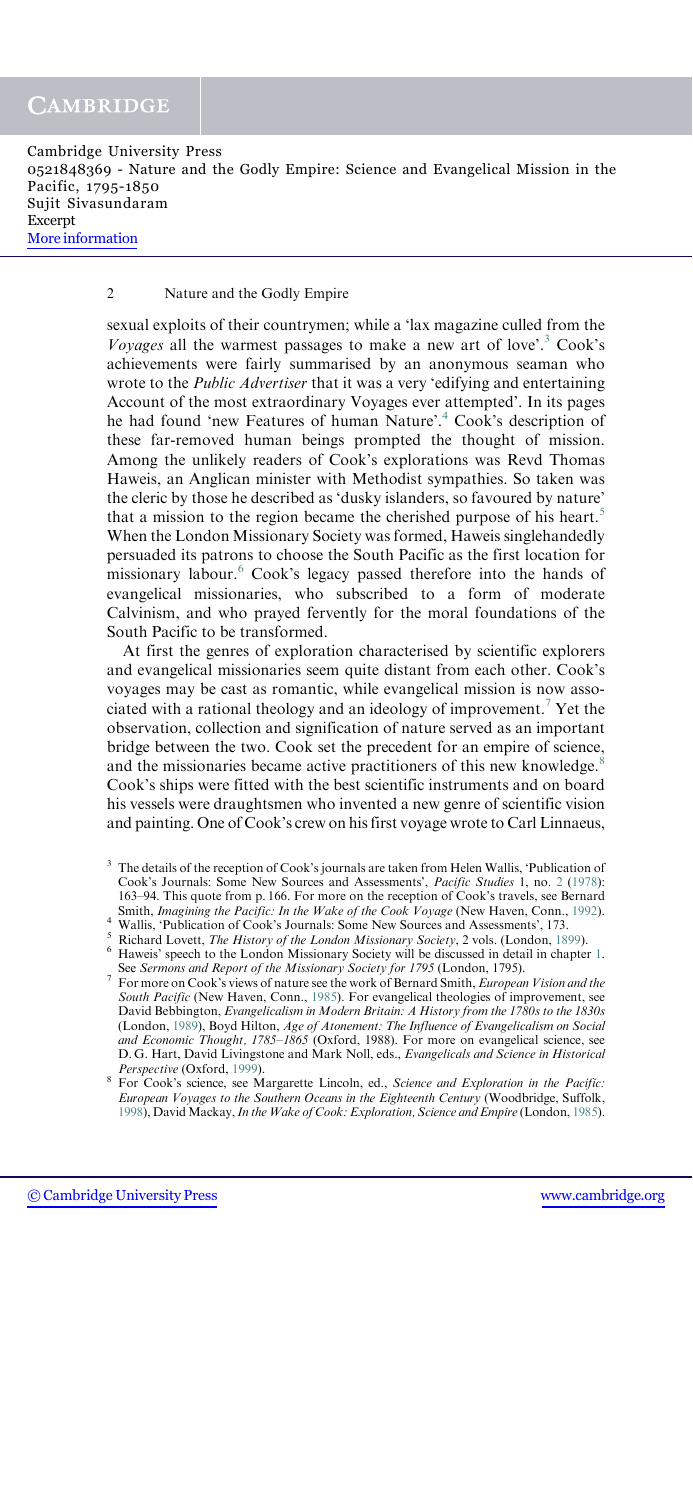#### Introduction 3

the celebrated natural historian: 'they have all sorts of machines for catching and preserving insects; all kinds of nets, trawls, drags and hooks for coral fishing, they have even a curious contrivance of a telescope, by which, put into the water, you can see the bottom at a great depth, where it is clear'.  $^9$  All the instruments, the natural historians and artists came under the direction of Joseph Banks, who upon returning to London became the central figure in a network of field collectors and scientific correspondents. Banks became President of the Royal Society and a guiding force of the London Missionary Society.<sup>10</sup> He advised Haweis on how to conduct the South Pacific mission.<sup>11</sup>

The categories of science and religion occupy a central place in our world. The present work is a concerted attempt to examine the emergence of science and religion and their interdependence outside the West. In doing this it attempts to stretch the burgeoning historiography of science and religion outside its traditional focus on Europe and America.<sup>12</sup> It is my claim that the missionaries who followed in the wake of Cook saw themselves as practitioners of science, while their knowledge was avidly consumed by a religious populace. Today evangelical mission is still justified on the grounds of the introduction of science, the spread of literacy and the extension of Western medicine. By historicising the conduct of global evangelism, it is possible to show its peculiar relations to knowledge and empire, and its moments of strength and weakness. The missionaries who travelled to the South Pacific operated on the premise of a trans-oceanic network of exchange. Commodities such as arrowroot were grown in the islands and sent overseas, even as clothes, livestock and printing presses were imported into the Pacific. The missionaries believed that as the whole world was brought together, civilisation and Christianity would prosper and the millennial return of Christ would be hastened. Universal visions of

<sup>9</sup> Cited in Patricia Fara, 'Images of a Man of Science', *History Today* (October 1998): 42–9. <sup>10</sup> For the biography of Banks, see John Gascoigne, *Joseph Banks and the English* Enlightenment: Useful Knowledge and Polite Culture (Cambridge, 1994), John Gascoigne, Science in the Service of Empire: Joseph Banks, the British State and the Uses of Science in the Age of Revolution (Cambridge, 1998).

<sup>11</sup> Banks's correspondence with Haweis will be discussed in chapter 3. <sup>12</sup> The study of 'religion and science' is a thriving area of research. For the current state of the field, see the edited volume of essays, John Hedley Brooke, Margaret J Osler and Jitse M. van der Meer, 'Science in Theistic Contexts: Cognitive Dimensions', Osiris 16 (2001): 1–376. Good introductions to the issues are John Hedley Brooke, Science and Religion: Some Historical Perspectives (Cambridge, 1991), John Hedley Brooke and Geoffrey Cantor, Reconstructing Nature: The Engagement of Science and Religion (Edinburgh, 1998), Charles Gillispie, Genesis and Geology: A Study in the Relations of Scientific Thought, Natural Theology and Social Opinion in Great Britain 1790–1850 (Cambridge, Mass., 1996), David C. Lindberg and Ronald L. Numbers, eds., God and Nature: Historical Essays on the Encounter between Christianity and Science (Berkeley, Calif., 1986).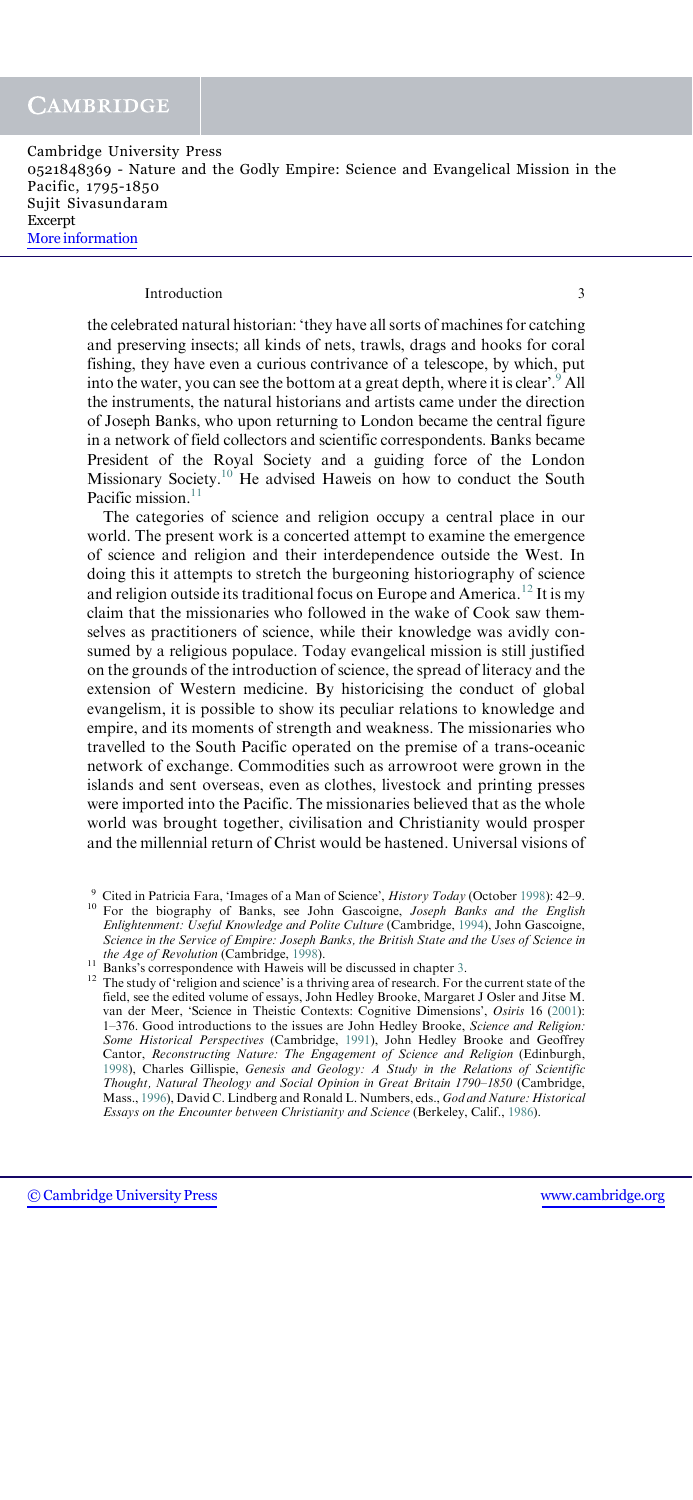Cambridge University Press 0521848369 - Nature and the Godly Empire: Science and Evangelical Mission in the Pacific, 1795-1850 Sujit Sivasundaram Excerpt [More information](http://www.cambridge.org/0521848369)

### 4 Nature and the Godly Empire

science's powers to solve the world's problems might be traced back to science's theological foundations in the colonial period. The story revealed here shows that the quest for an improved world linked by knowledge and commerce has an evangelical ancestry.

Missionaries' enthusiasm for science and scientific methods should be placed in the context of the Enlightenment. The notion that evangelicalism was shaped by the Enlightenment runs contrary to the traditional historiography. Yet, following a recent volume of essays edited by Brian Stanley, a case may be made for how the missionary movement was remoulded in the light of new philosophies in the eighteenth century.<sup>13</sup> The theological study of nature, for instance, attracted unprecedented interest at this time. In addition to gentlemen of science, clergymen and even the working classes could summon the confidence to theorise on nature in a spiritual vein.<sup>14</sup> Recent work by Bernard Lightman has shown that evangelical meditations on nature continued to be popular until nearly the end of the nineteenth century.<sup>15</sup> Re-evaluations of the metanarrative of how Darwinism disentangled science from religion are therefore needed. Instead of proposing a clean account of how science became secular in the nineteenth century, historians are emphasising the diversity of contexts in which the relations of knowledge and belief were forged. Learned scientific societies were distinct from popular periodicals, schools and lending libraries or the pulpit, as the work of William Astore, Aileen Fyfe and Jonathan Topham has shown. In each of these contexts the history of science and religion could take a distinct trajectory.<sup>16</sup> The missionary settlements of the Pacific provide another venue for locating the tense cohabitation of these intellectual traditions.

Brian Stanley, 'Christian Missions and the Enlightenment: A Reevaluation', in Christian Missions and the Enlightenment, ed. Brian Stanley (Richmond, Surrey, 2001). See also chapter 1 below.

<sup>&</sup>lt;sup>14</sup> For the popularity of natural history in relation to religion, see Brooke, *Science and* For the popularity of natural history in relation. Religion, Aileen Fyfe, 'The Reception of William Paley's Natural Theology in the University of Cambridge', British Journal for the History of Science 30 (1997): 321–35, Nicholas Jardine, James Secord and Emma Spary, eds., The Cultures of Natural History (Cambridge, 1995), Jonathan Topham, 'Science, Natural Theology, and Evangelicalism in Early Nineteenth-Century Scotland: Thomas Chalmers and the Evidence Controversy', in

Evangelicals and Science in Historical Perspective.<br><sup>15</sup> Bernard Lightman, 'The Visual Theology of Victorian Popularizers of Science: From<br>15 Reverent Eye to Chemical Retina', *Isis* 91 (2000): 651–80.

<sup>&</sup>lt;sup>16</sup> William J Astore, *Observing God: Thomas Dick, Evangelicalism and Popular Science in* Victorian Britain and America (Aldershot, 2001), Aileen Fyfe, Science and Salvation: Evangelical Popular Science Publishing in Victorian Britain (Chicago, 2004), Jonathan Topham, 'Science and Popular Education in the 1830s: The Role of the Bridgewater Treaties', British Journal for the History of Science 25 (1992): 397–430.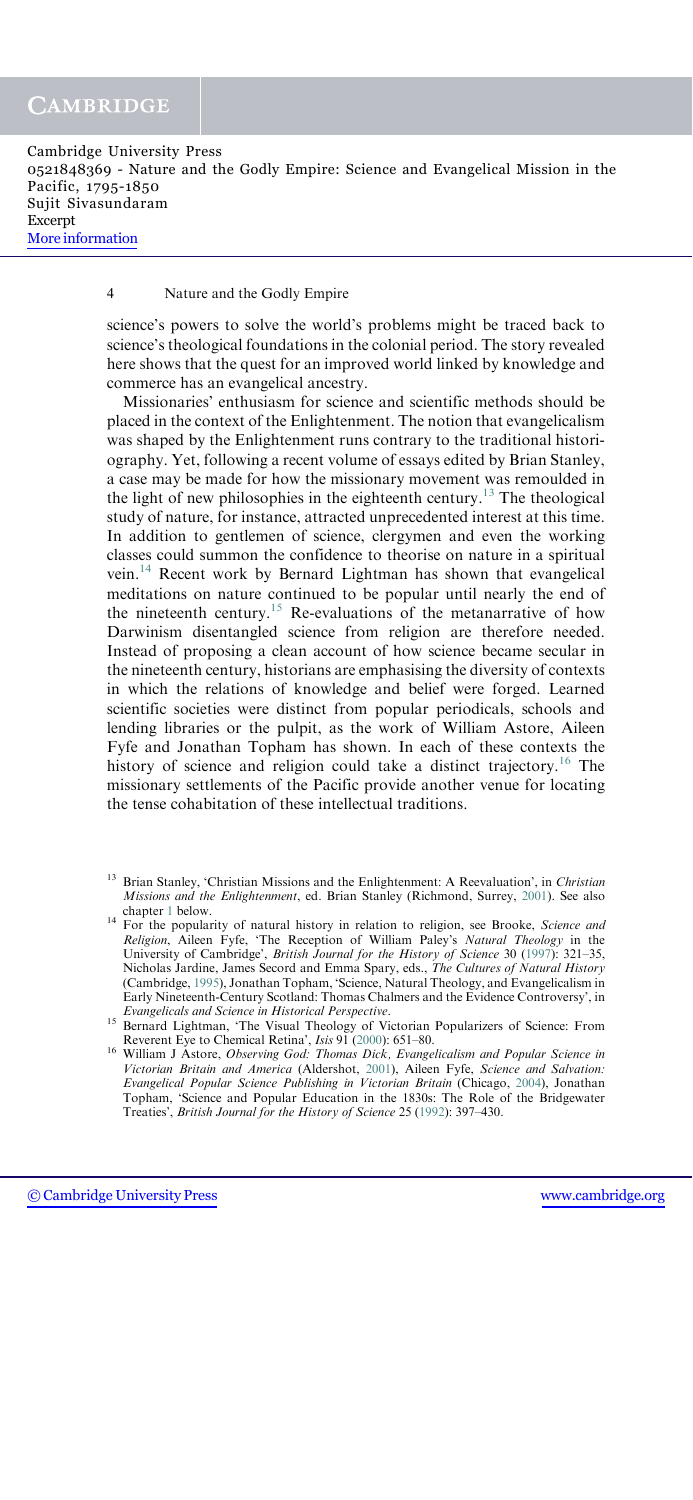#### Introduction 5

The missionaries' science and religion could come together at a number of different levels. Science provided a natural philosophy that complemented evangelical theology at an ideological level: missionaries believed that their account of God and the creation was more rational than that possessed by islanders. As practitioners of science they also presented themselves as more civilised than their charges in the manner in which they related to the material world. In addition to this, the study of nature provided a pool of similes and metaphors that pervaded missionary texts. More particularly, the cyclical processes of nature could provide an analogy for the progress of the spiritual life from conversion to death. There was thus a discursive unity between the representations of science and religion. Institutional links with figures such as Banks, and the transfer of accounts of nature back to the metropolis, allowed the later nineteenth century's professional science to be built upon the edifice of missionary knowledge. In all of these ways – ideological, discursive and empirical – missionaries' views of nature could operate quite distinctly from the emerging genre of professional and elite science. The intimacy of these links between science and religion make it anachronistic to clinically separate the two categories. The passing assumption, made by the prominent historians John Hedley Brooke and Geoffrey Cantor, that views of nature were shared between missionaries and local peoples needs modification.<sup>17</sup>

To understand missionary views of nature, it is necessary to leave behind us a modern understanding of scientific knowledge. It was only by the later nineteenth century that the categories of natural history and natural philosophy gave way to specialist disciplines.18 By this time, the professionalisation of science led to the exclusion of amateurs from contributing to it. If modern science was forged to take this form at this historical juncture, it is reasonable to assume that there were many local contestants to this emergent knowledge in the earlier century.<sup>19</sup> Expert and amateur science, secular and religious science, elite and popular science, took on contesting

 $17$  Brooke and Cantor, *Reconstructing Nature*. On p. 27 they write: 'Design arguments might assist the religious apologist in attacking the atheist. They might even help to establish

 $18$  Andrew Cunningham and Perry Williams, 'Decentring the "Big Picture": The Origins of Modern Science and the Modern Origins of Science', British Journal for the History of Science 26 (1993) 418. For more on the definition of science, see Richard Yeo, Defining Science: William Whewell, Natural Knowledge, and Public Debate in Early Victorian Britain (Cambridge, 1993). See also Simon Schaffer, 'Scientific Discoveries and the End of Natural Philosophy', Social Studies in Science 16 (1986): 387-90.

 $P<sup>19</sup>$  For popular science and its contestation of emergent elitism, see Roger Cooter and Stephen Pumfrey, 'Separate Spheres and Public Places: Reflections on the History of Science Popularization and Science in Popular Culture', History of Science 24 (1994) 242. For more on popular science, see Roger Cooter, The Cultural Meaning of Popular Science: Phrenology and the Organization of Consent in Nineteenth-Century Britain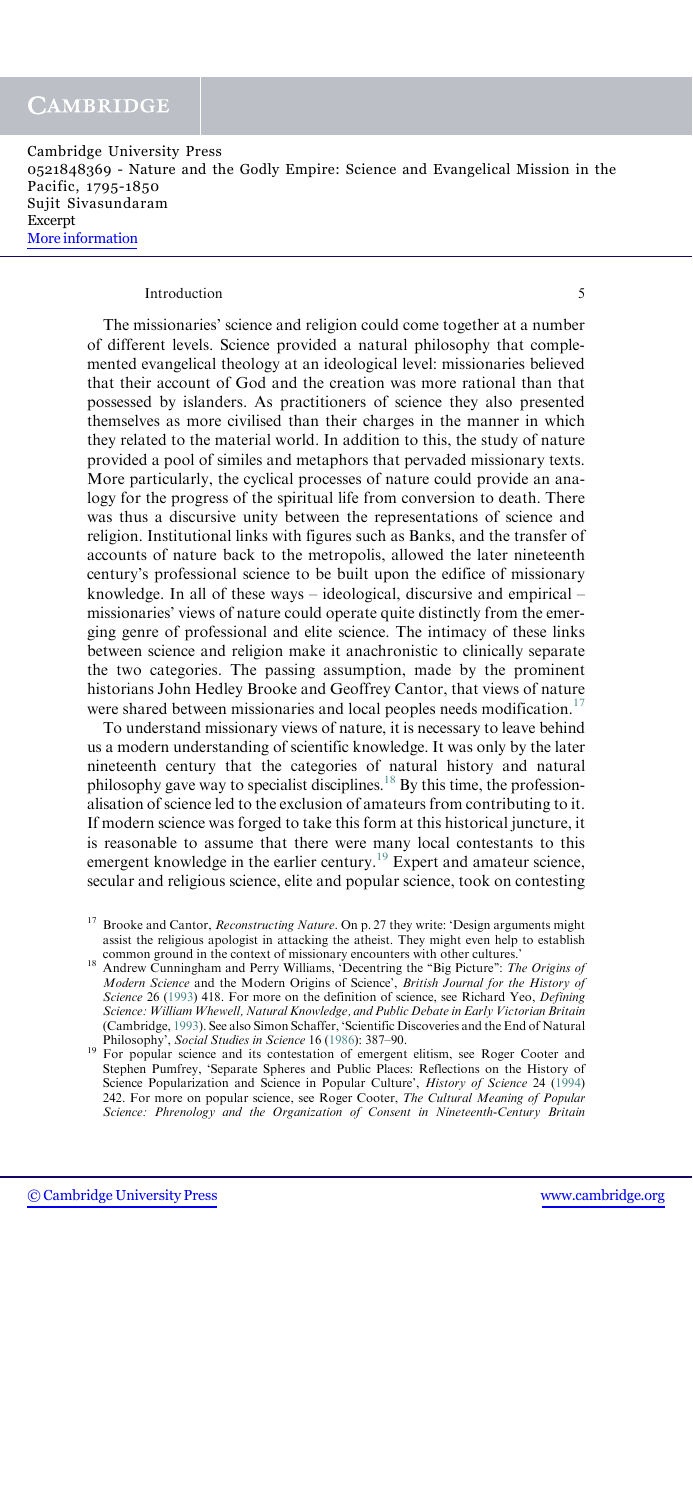Cambridge University Press 0521848369 - Nature and the Godly Empire: Science and Evangelical Mission in the Pacific, 1795-1850 Sujit Sivasundaram Excerpt [More information](http://www.cambridge.org/0521848369)

#### 6 Nature and the Godly Empire

existences amongst distinct practitioners. Each of these sciences utilised different forms of material production, while occupying separate spaces of activity. Missionary natural history was one such contestant; it sought to encompass the whole of life within its symbols and theories. Since scripture provided the ultimate word on how evangelicals should govern their lives, missionary science gave language and interpretation a central place. In adopting a distinctive style and starting from a firm belief in its reliability, missionaries hoped to provide a Christian alternative to the proliferation of accounts of exotic nature.

Amongst evangelicals, Pacific islanders were thought to be superstitious cannibals who worshipped nature, and who could not respect the body as the site of the soul. Nature had been benevolent to them; yet they had chosen to worship the created without recognising the Creator. Driven by this characterisation, missionaries hoped to point Pacific islanders to an alternative theology of nature, and away from what was said to be an irrational attitude to the environment. They instructed Pacific islanders to study nature, imitate the European missionaries, convert to rational religion, cultivate the spirit, and become missionaries to other islands. Evangelicals wanted nature to embody theology without drawing adoration. On one occasion, Revd John Williams, who became the foremost missionary to the South Pacific, taught Samoans to see their former god, the sea-eel, as the Serpent.<sup>20</sup> Williams was ecstatic to witness a local chief spear and eat an eel in the presence of all his people, with the statement,  $\overline{Y}$  have become a *lotu* or Christian.<sup>21</sup> It was the Serpent that had tempted Adam and Eve, and by eating the eel the Samoan demonstrated his rejection of sin and the devil. Speaking of the eel as the Serpent rather than god and eating it could signify conversion, literally and metaphorically.

<sup>(</sup>Cambridge, 1984), Adrian Desmond, 'Artisan Resistance and Evolution in Britain, 1819–1848', Osiris 2nd series 3 (1987): 77–110, Iwan Morus, 'Currents from the Underworld: Electricity and the Technology of Display in Early Victorian England', Isis 84 (1993): 50–69, Anne Secord, 'Science in the Pub: Artisan Botanists in Early Nineteenth-Century Lancashire', History of Science 24 (1994): 270–315, Larry Stewart and Paul Wiendling, 'Philosophical Threads: Natural Philosophy and Public Experiment among the Weavers of Spitafields', *British Journal for the History of Science* 28 (1995): 37–62.

<sup>&</sup>lt;sup>20</sup> Letter dated 8 June 1821, from Revd John Williams, cited in Niel Gunson, Messengers of Grace: Evangelical Missionaries in the South Seas, 1797–1860 (Melbourne, 1978), 247. For more on Revd John Williams, see Gawan Daws, A Dream of Islands: Voyages of Self-Discovery in the South Seas: John Williams, Herman Melville, Walter Murray Gibson, Robert Louis Stevenson, Paul Gauguin (New York, 1980), Niel Gunson, 'John Williams and his Ship: The Bourgeois Aspirations of a Missionary Family', in Questioning the Past: A Selection of Papers in History and Government, ed. D. P. Crook (St Lucia, Queensland, 1972), Sujit Sivasundaram, 'John Williams', in *Dictionary of Evangelical Biography*, ed. David Bebbington, Timothy Larsen and Mark Noll (Leicester, 2003).

 $21$  Ebenezer Prout, *Memoirs of the Rev. John Williams* (London, 1843), 367.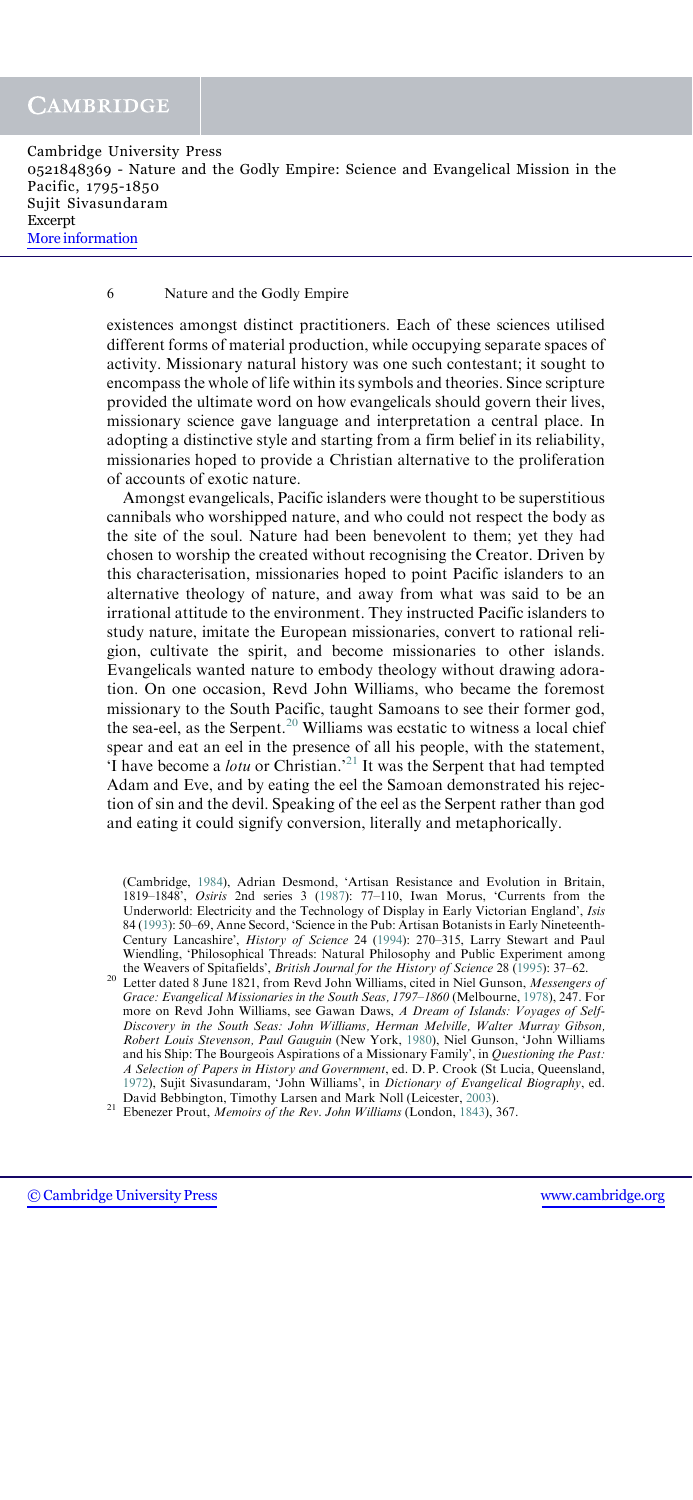#### Introduction 7

Ideally, this work would benefit from a study of how islanders responded to these instructions. Despite the constraints imposed by the sources, it is possible to see how local factors always modulated the spread of missionary science, subverting the simple diffusion of knowledge from Britain to the Pacific. For instance, chapter 2 demonstrates how the practices of writing, reading and preaching about nature were resisted and reinvented by islanders. Chapter 6 suggests that when evangelicals sought to distinguish stealing from trade, and to put into force a defined view of exchange with respect to natural commodities, Pacific islanders set up a heretical sect that took a different view of material culture. Elsewhere in this work too, attention will be paid to the fragility of missionary practice. In the process of cultural contact, knowledge about how to relate to nature was changed and reinterpreted through dialogue. The tradition of contemplating nature that predated the arrival of Europeans in the Pacific had an impact on missionary science. Upon evangelisation, local peoples came to an altered view of their environment, which was a mixture of previous customs and evangelical belief. The manner in which colonisers and colonised exchanged scientific ideas is well documented in the historiography of other regions. Christopher Bayly and Fa-ti Fan's work provide excellent examples. $^{22}$  This argument has recently been stretched further: it is said to be unhelpful to distinguish indigenous traditions from Western knowledge. Rather, according to Eugene Irschick, coloniser and colonised exchanged views about nature in the same epistemic field. $^{23}$ 

In studying the place of science in missionary practice, it is possible to intervene in the thriving historiography of science, nature and cultural contact. This body of scholarship has until recently been heavily influenced by the developmental models proposed over the past few decades.<sup>24</sup> According to Roy Macleod, for instance, a chronology might be drafted of

 $22$  C. A. Bayly, *Empire and Information: Intelligence Gathering and Social Communication in* India, 1780–1870 (Cambridge, 1996), Fa-ti Fan, British Naturalists in Qing China: Science, Empire and Cultural Encounter (Cambridge, Mass., 2004). For the incorporation of indigenous knowledge into Western science, see also Richard Grove, 'Indigenous Knowledge and the Significance of South-West India for Portuguese and Dutch Constructions of Tropical Nature', in Nature and the Orient: The Environmental History of South and South-East Asia, ed. Richard Grove, Vinita Damodaran and S. Sangwan (1998), and Deepak Kumar, Science and the Raj, 1857–1905 (Delhi, 1997).

<sup>&</sup>lt;sup>23</sup> Eugene Irschick, Dialogue and History: Constructing South India, 1795–1895 (Berkeley, Calif., 1994). For a theoretical account of how to speak of the relations between science and indigenous knowledge, see Richard Gillespie and David Wade Chambers, 'Locality in the History of Science: Colonial Science, Technoscience, and Indigenous Knowledge', Osiris 2nd series 15 (2000): 221–40.

<sup>&</sup>lt;sup>24</sup> The model proposed by George Basalla continues to influence the field, despite being grossly outdated. George Basalla, 'The Spread of Western Science', Science 156 (1967): 611–22. See also Roy Macleod, 'On Visiting the ''Moving Metropolis'': Reflections on the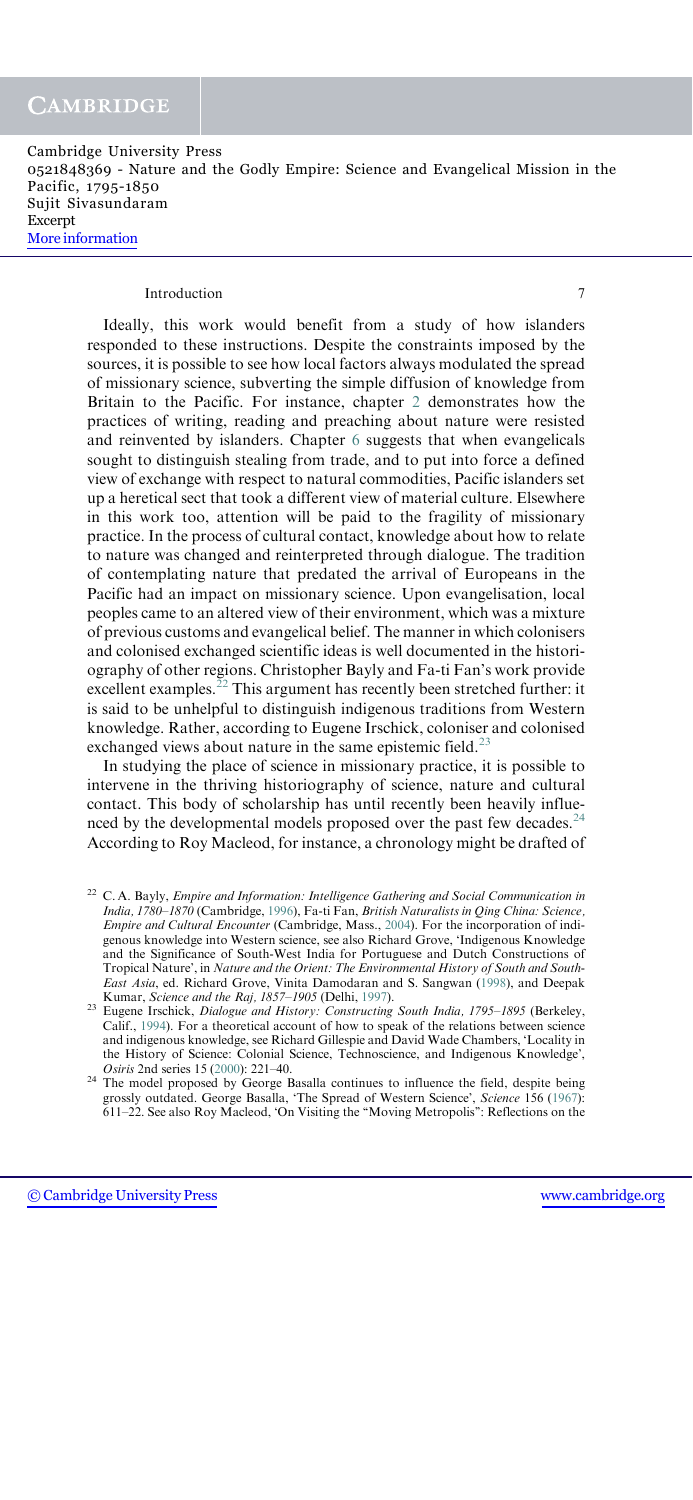Cambridge University Press 0521848369 - Nature and the Godly Empire: Science and Evangelical Mission in the Pacific, 1795-1850 Sujit Sivasundaram Excerpt [More information](http://www.cambridge.org/0521848369)

#### 8 Nature and the Godly Empire

how science was transported from Europe on exploratory voyages, such as Cook's travels, until it was successfully institutionalised in the colonies. Non-European science was first controlled from the metropolis, until there was leverage for greater local independence, which eventually gave way to co-operation between the centre and the periphery. Many have followed Macleod's lead by focusing on expeditions and the formation of disciplines, careers and formal institutions, in order to come to an idea of science's relations with empire.<sup>25</sup> Instead of interpreting science as a discrete body of ideas that could justify colonial expansion and strengthen governance, I hope to pay serious attention to the symbolic and material functions of natural knowledge. For my purposes, science and missionary practice were so closely entangled that it is difficult to speak about the relations between science and empire. Missionary science does not fit a model of diffusion and institutionalisation: it existed in tension with more elite knowledges and it drew on local traditions. It was a popular and religious view of nature, a way of seeing as much as an exercise in theoretical speculation.<sup>26</sup>

Richard Drayton's suggestion, that Christian ideologies of man's place in nature lay at the taproot of imperial expansion, provides a valuable starting point for this work.<sup>27</sup> Drayton uses botany and Kew Gardens as vehicles to explore how Britons attempted to find nature's divine laws and to apply those principles in ordering human social arrangements. For Drayton, Christian theology appears as a primal cause in scientific imperialism. In my work the focus is enlarged. Adamic responsibilities to subdue the earth also had their place in the ideology of Christian missions. Furthermore, in bringing agronomy, mapping and the display of nature together with botany, it is possible to subscribe to a wider notion of

Architecture of Imperial Science', in Scientific Colonialism: A Cross Cultural Comparison (Washington, 1987), Roy Macleod, 'Passages in Imperial Science: From Empire to Commonwealth', Journal of World History 4 (1993): 117–50.

<sup>25</sup> See, for instance, the recent Osiris volume: Roy Macleod, 'Nature and Empire: Science and the Colonial Enterprise', Osiris 2nd series 15 (2000): 1–317. For other valuable work on the history of science, nature and empire, see Saul Dubow, ed., Science and Society in Southern Africa (Manchester, 2000), M. H. Edney, Mapping an Empire: The Geographical Construction of British India, 1765–1843 (London, 1997), Richard Grove, Green Imperialism: Colonial Expansion, Tropical Island Edens, and the Origins of Environmentalism, 1600–1860 (Cambridge, 1995), John M. MacKenzie, Imperialism and the Natural World (Manchester, 1990), D.P. Miller and P.H. Reill, eds., Visions of Empire: Voyages, Botany and Representations of Nature (Cambridge, 1996), Alex Soojung-Kim Pang, Empire and the Sun: Victorian Solar Eclipse Expeditions (Stanford, Calif., 2002), and Gyan Prakash, Another Reason: Science and the Imagination of Modern India (Princeton, N. J., 1999).

<sup>26</sup> For the placement of vision in relation to colonial nature, see Mary Louise Pratt, *Imperial* 

Eyes: Travel Writing and Transculturation (London, 1992). <sup>27</sup> Richard Drayton, Nature's Government: Science, Imperial Britain and the 'Improvement' of the World (New Haven, Conn., 2000).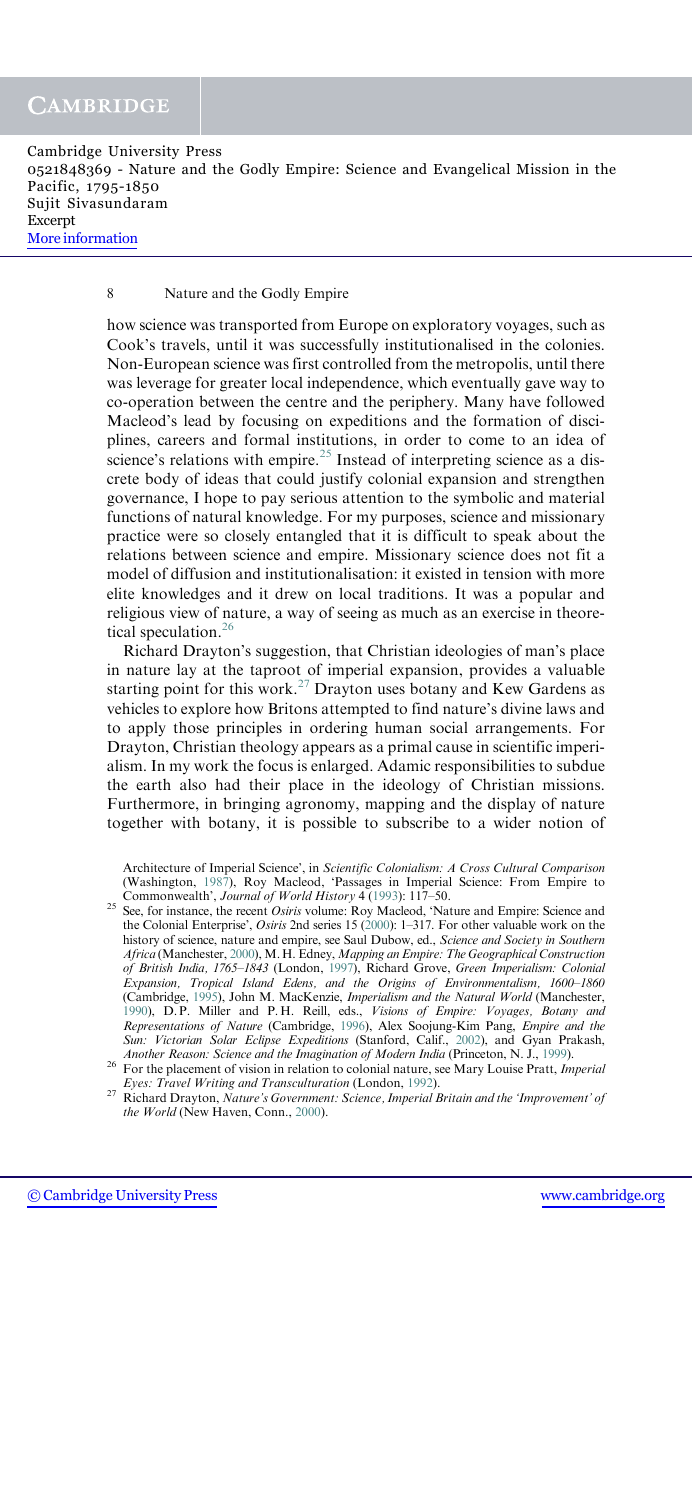#### Introduction 9

nature's improvement. My suggestion is that the Christian rhetoric, to which Drayton pays heed, did not become a secular utopia as the century progressed. Christian ideologies of nature continued to have a crucial place in the public sphere even after they had ceased to hold credibility in the circles that Drayton discusses.

I am heavily indebted to the work of Niel Gunson, who has provided a detailed history of the South Pacific mission in its social context. Because the current work is primarily concerned with the status of natural knowledge, it is possible to rely on Gunson for a wider account of the character of the evangelists sent to the Pacific, and the challenges that awaited them there.<sup>28</sup> Gunson has also published an article on the scientific contributions of these missionaries, but has focused specifically on their role as guides and advisers to visiting naturalists, and their stance with respect to Darwinism.<sup>29</sup> I take a different route in discussing how missionaries saw their science as more credible than that of the secular visitors. In addition to Gunson, Rod Edmond, Vanessa Smith and Nicholas Thomas provide useful moorings for a study of the material culture of the South Pacific mission.<sup>30</sup> These scholars have pioneered the discussion of how the production, consumption and display of artefacts allowed meanings to be changed and exchanged in the context of the London Missionary Society's operations in the islands. Their methods are useful in making sense of missionary science as material culture. $31$ 

Through reading, writing, observing and collecting, the missionaries generated artefacts which made faith take form. The material culture of the missionary movement provides useful insights that help explicate how evangelicals ticked. A history that focuses on the production and reception of such objects can clarify the reasons for the popularity and pervasiveness of evangelicalism. There is much value in attending to the theological debates that framed this movement, yet it is the burden of this work to identify how missionaries regulated their time and lives in relation to the world around them.<sup>32</sup> Throughout this work a practical definition of evangelicalism will therefore be adopted, which takes the lived experience

<sup>&</sup>lt;sup>28</sup> Gunson, *Messengers of Grace*.<br><sup>29</sup> Niel Gunson, 'British Missionaries and their Contribution to Science in the Pacific Islands', in *Darwin's Laboratory*, ed. Roy Macleod and Philip Rehbock (Honolulu, 1994).

<sup>&</sup>lt;sup>30</sup> Rod Edmond, Representing the South Pacific: Colonial Discourse from Cook to Gauguin (Cambridge, 1997), Vanessa Smith, Literary Culture and the Pacific: Nineteenth-Century Textual Encounters (Cambridge, 1998), Nicholas Thomas, Entangled Objects: Material

<sup>&</sup>lt;sup>31</sup> For a starting point for science as material culture, see Robert Darnton, *The Kiss of Lamourette: Reflections in Cultural History* (London, 1990).

<sup>22</sup> For a start in the cultural history of evangelicalism, see Doreen Rosman, Evangelicals and Culture (Aldershot, 1992).